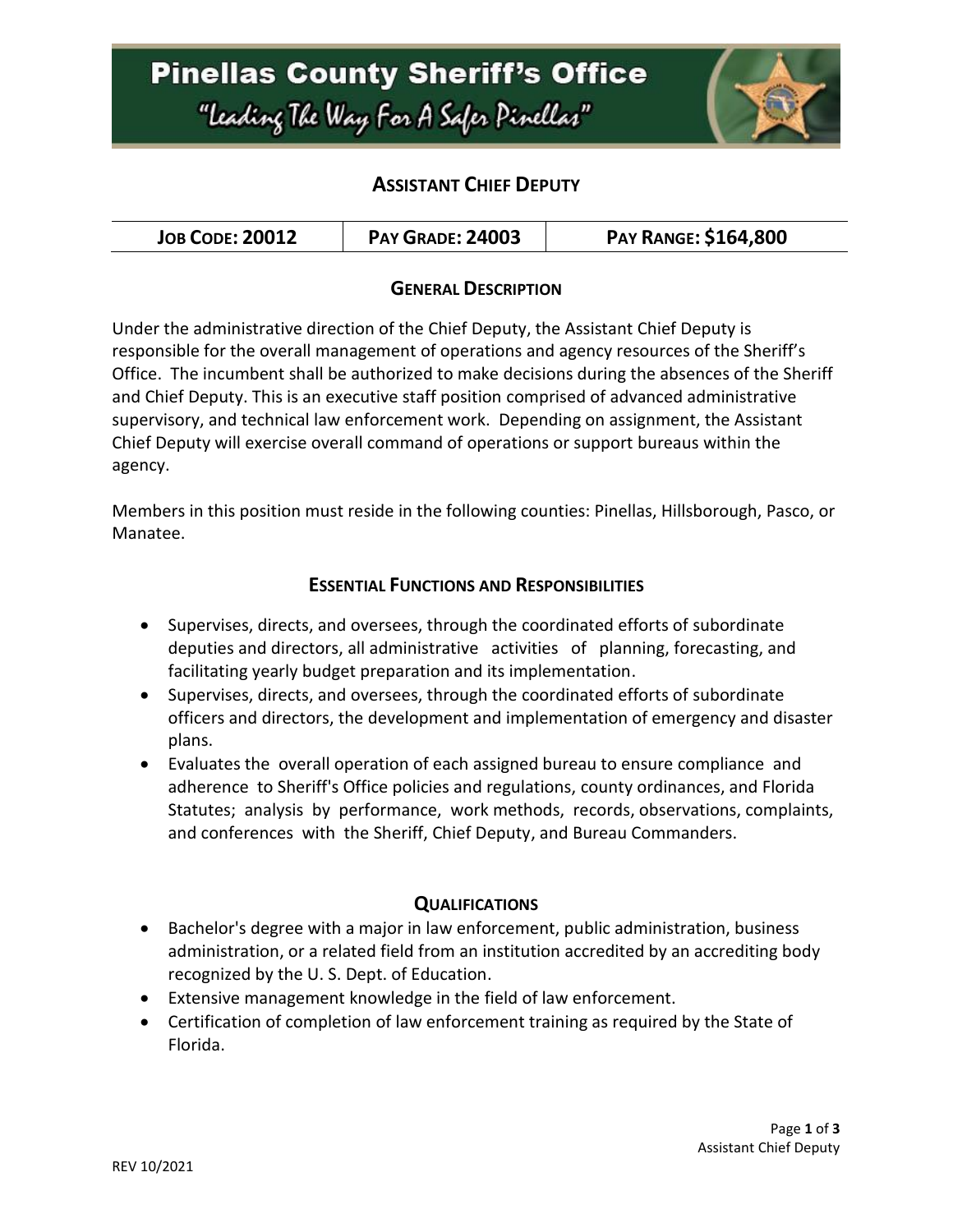# **Pinellas County Sheriff's Office** "Leading The Way For A Safer Pinellar"



- Meet requirements and standards of the Florida Criminal Justice Standards and Training Commission as authorized by F.S.S. 943.13.
- Must possess a valid Florida Driver's License.

## **Knowledge, Skills, and Abilities**

- Extensive knowledge of civil, criminal, and administrative law at all levels.
- Extensive knowledge of criminal investigation procedures and techniques.
- Extensive knowledge of procedures, policies, practices, rules, and regulations governing activities of the administrative functions and their interpretation in order to exact efficient, effective performances and maintain a high degree of cooperation among subordinate members.
- Ability to plan, delegate, and distribute workload to personnel.
- Ability to communicate clearly and concisely, orally and in writing.
- Ability to evaluate research and analytical reports for impact and development.
- Ability to comply with the Drug Free Workplace Act.

### **PHYSICAL ABILITIES**

The physical abilities listed below are requirements to perform the essential functions and responsibilities.

- Requires satisfactory medical standards as stated on FDLE form CJSTC 75A, agency medical physical clearance form, and the following:
	- $\circ$  Visual acuity of 20/30 vision standard in each eye; if corrective lenses must be used to satisfy 20/30 vision standard, uncorrected vision should be no worse than 20/100 in each eye.
	- o Hearing acuity, single hearing levels should not exceed 25 decibels at either 500, 1000, or 2000 Hz nor exceed 30 decibels at 3000 Hz frequencies in each ear.
- Ability to lift 50 lbs. from floor to waist.
- Ability to perceive sounds at normal voice range and sounds transmitted by radio and sirens.
- Ability to maintain a level of physical conditioning to be able to physically subdue, restrain, and apprehend law violators.
- Ability to meet the physical conditioning requirements of periodic in-service training in all high liability areas (firearms, defensive tactics, A.S.P., tactical driving).
- Ability to render physical assistance to victims.
- Ability to operate authorized revolver or semi-automatic handguns designated by the agency from a standing, crouching, kneeling, or prone position with either hand with